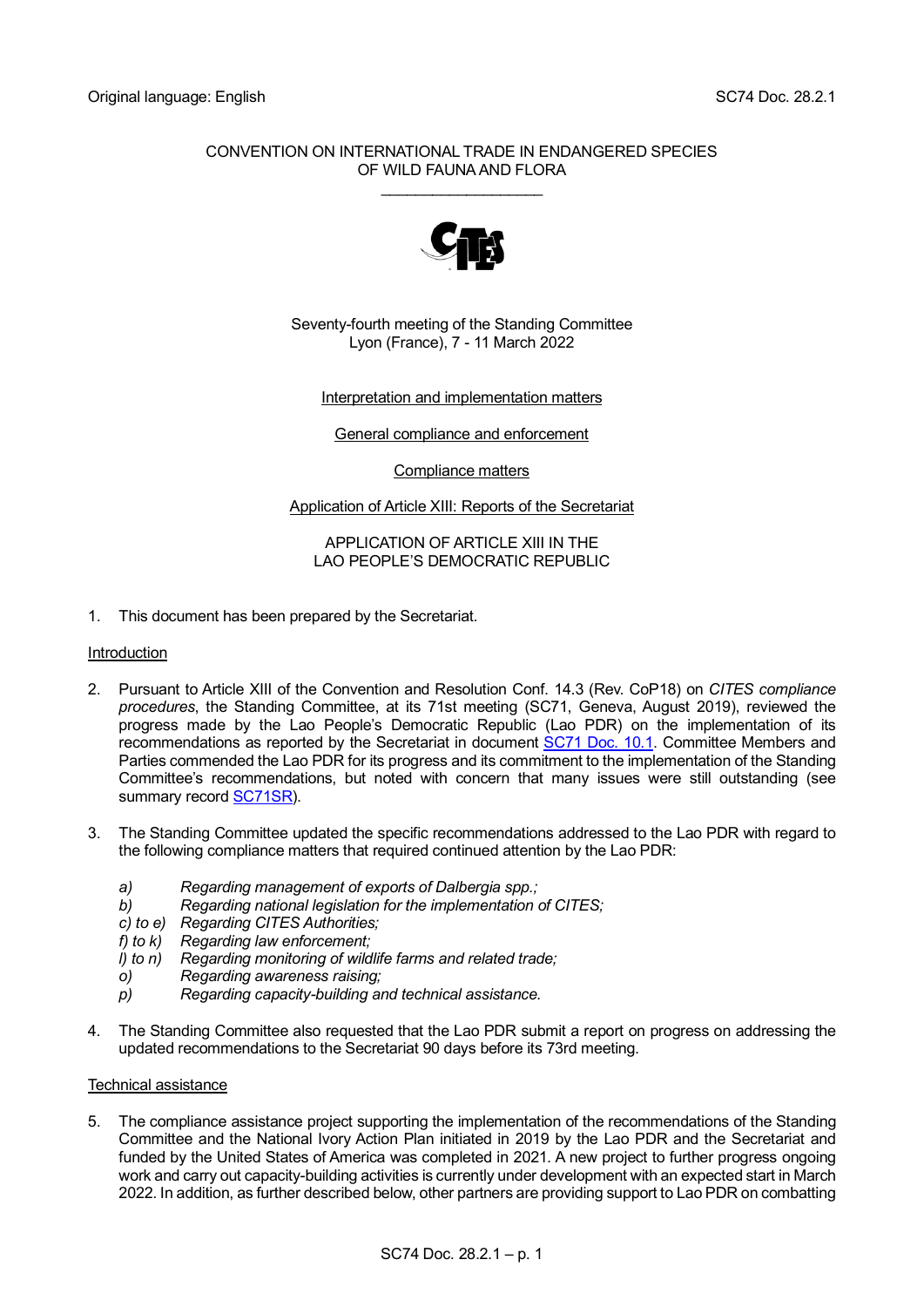illegal trade in wildlife and in wildlife management more generally, including the United Nations Office on Drugs and Crime (UNODC), World Conservation Society (WCS) and the Worldwide Fund for Nature (WWF), to mention a few.

6. On 5 February 2021, the CITES Secretariat signed an agreement with the United Nations Food and Agriculture Organization (FAO) on *Support to the implementation of the UN-REDD Initiative for Sustainable Forest Trade in the Lower Mekong project with a focus on trade in CITES-listed timber species.* Several activities under this project directly benefitted Lao PDR as described below.

# Implementation of the recommendations adopted at SC71

- 7. In January and June 2020, Lao PDR submitted reports on progress with the implementation of the recommendations, which the Secretariat summarized in information documen[t SC2020 Inf.](https://cites.org/sites/default/files/eng/com/sc/2020-2021/Inf/E-SC2020-Inf-05.pdf) 5. The document provided an update on activities from February 2019 to June 2020, some of which had been impacted by the COVID-19 pandemic. The Secretariat recalls that all documents related to the application of Article XIII in Lao PDR are available on the CITES compliance [webpage.](https://cites.org/eng/node/56553) In December 2021, Lao PDR submitted a report detailing actions taken between July 2020 and December 2021. The following summary is based on this progress report, and the Secretariat's exchanges with the Lao PDR.
- 8. The Secretariat notes progress in implementing recommendations relating to national legislation, law enforcement and awareness-raising, as well as challenges and delays in implementing recommendations relating to the preparation of non-detriment findings (NDFs) on relevant *Dalbergia* species, and the monitoring of wildlife farms and related trade. Significant institutional changes have occurred in 2021 concerning the management of CITES in the Lao PDR which have affected implementation. In particular, the Secretariat notes the delay in designating the Ministry of Education and Sports as the Scientific Authority after the dismantling of the Ministry of Science and Technology, previously designated as the Scientific Authority.

# *Regarding management of exports of* Dalbergia *spp.*

- 9. It is recalled that the Standing Committee agreed on the following recommendation with regard to the management of exports of *Dalbergia* spp.:
	- *a) Parties shall continue to suspend commercial trade in specimens of the genus* Dalbergia *spp., including finished products such as carvings and furniture from Lao PDR, until Lao PDR makes scientifically based non-detriment findings for trade in the relevant species, including* D. cochinchinensis *and*  D. oliveri*, to the satisfaction of the Secretariat.*
- 10. On 22 December 2020, Lao PDR organized with the support of the CITES Secretariat a multi-stakeholder seminar on the sustainable use of *Dalbergia* spp. involving representatives of the National University of Lao PDR, the CITES Scientific and Management Authorities, the private sector as well as other partners. As a follow-up to this first seminar, a training workshop on making non-detriment findings for trees in Lao PDR was organized in Vientiane Province on 19-23 April 2021 by the Ministry of Science and Technology, with support and trainers from the CITES Secretariat, FAO, and experts from the Thai government. The workshop aimed to increase awareness of the role and responsibility of the CITES Scientific Authority and the importance of making NDFs for the sustainable use of rosewood, and to build capacity of the CITES Scientific Authority in making NDFs on *Dalbergia* spp., using a multisectoral approach.
- 11. In the framework of the CITES Secretariat-FAO agreement mentioned above in paragraph 5, and building upon the discussions of relevant workshops, the National Agriculture and Forestry Research Institute (NAFRI) signed an agreement with FAO in August 2021 on the development of an NDF for rosewoods in Lao PDR. The final outcomes of the agreement are scheduled for March 2022, including recommendations towards the establishment of sustainable export quotas for rosewood, and a long-term rosewood conservation and sustainable management strategy. The Secretariat continues to provide backstopping support to FAO and NAFRI in the implementation of the agreement, as it relates to recommendation a) of the Article XIII process.

# *Regarding national legislation for the implementation of CITES*

12. At SC71, the Standing Committee urged Lao PDR to step up its efforts to put in place national legislation for the implementation of the Convention by agreeing on the following recommendation: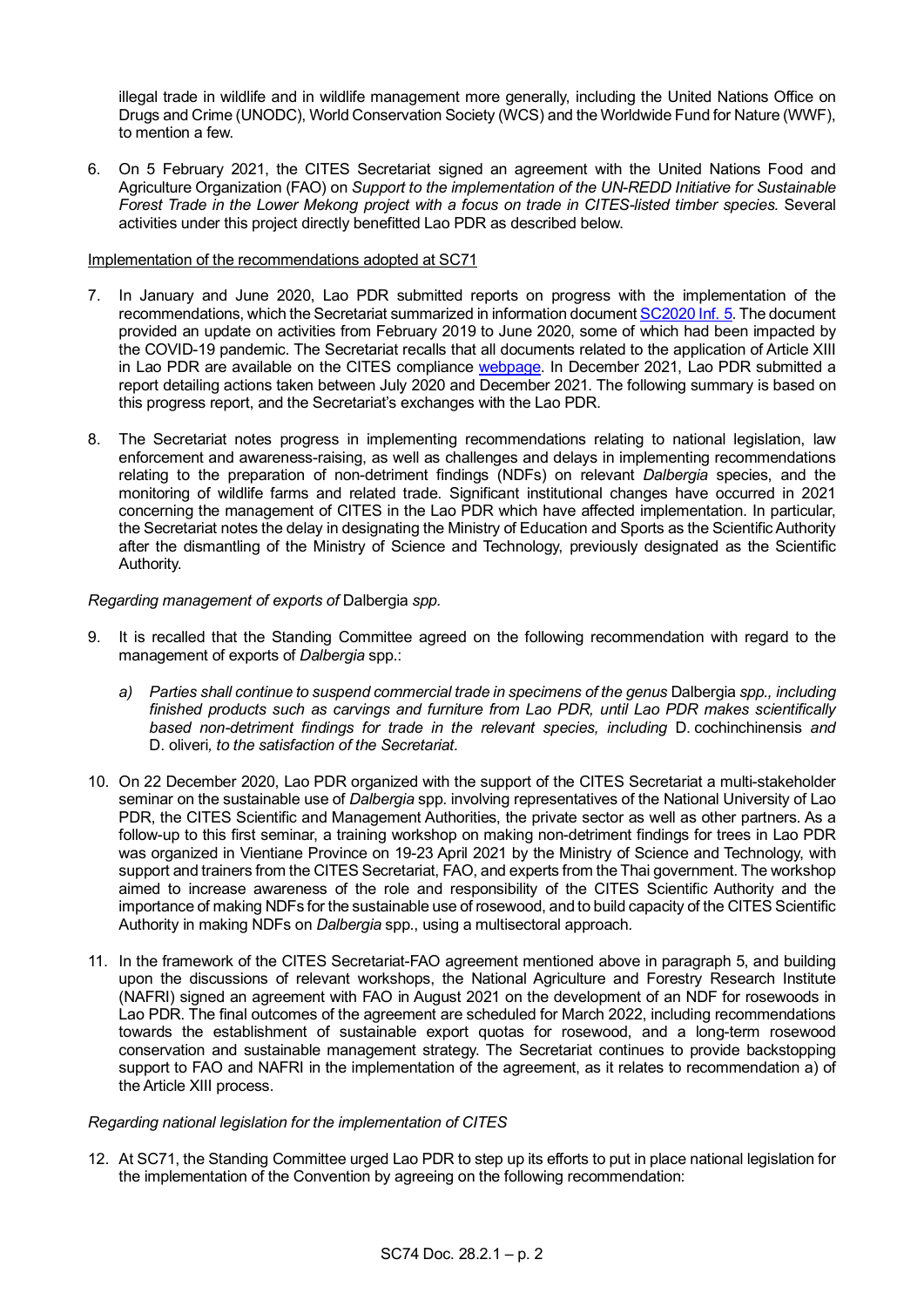- *b) Lao PDR shall, as a matter of priority, take substantive and significant steps to develop and adopt adequate legislative measures to implement the Convention that meet the minimum requirements set out in Resolution Conf. 8.4 (Rev. CoP15) on* National laws for implementation of the Convention *drawing on the support provided by the CITES Secretariat and should submit draft legislation for observations by the Secretariat by 31 December 2019.*
- 13. Due to the COVID-19 pandemic, implementation of the recommendations in the reporting period was challenging. Despite these challenges, the following progress was achieved by Lao PDR:
	- a) The draft Decree on International Trade in Endangered Species of Wild Fauna and Flora has been completed with advice from the Ministry of Justice and the CITES Secretariat. A technical call with the CITES Secretariat and the Ministry of Justice was held on 1 December 2021 to present the latest draft. It is expected that the Decree will be finalized and signed before March 2022.
	- b) On 25 February 2021, the Prime Minister approved Agreement No. 08, which updated the national Wildlife List I and List II of Lao PDR. The updated Wildlife Lists were officially published in the Lao Official Gazette in May 2021.
	- c) The revision of the Wildlife and Aquatic Law No. 07/NA (dated 24 December 2007) is continuing; the revised law is expected to implement certain CITES requirements, notably related to offenses and penalties. The appointment of a Steering Committee and a Technical Committee to improve the law has been completed; four technical consultation meetings have been held to discuss and work on the draft revision. Further consultation meetings were held on 17-19 November and on 21-22 December 2021. The aim is to finalize the revised law by 2023.

# *Regarding CITES Authorities*

- 14. Three recommendations were agreed by the Standing Committee with regard to the CITES authorities in Lao PDR. The first concerned capacity-building:
	- *c) Lao PDR shall continue to monitor and address the need for capacity building and training of staff in CITES Management and Scientific Authorities, as well as in customs and border controls on CITESrelated matters with the support of the CITES Secretariat.*
- 15. A number of activities were undertaken in the reporting period to address this recommendation. Several of these were organized by or with the support of the CITES Secretariat, some of them under the UN-REDD project mentioned above. The activities are briefly summarized below:
	- a) The training workshop of April 2021 on making NDFs for trees in Lao PDR as mentioned above.
	- b) On 18-19 May 2021, officers from the Lao CITES Management Authority and Scientific Authority and from other relevant Lao agencies participated in an online training workshop organized by the CITES Secretariat in collaboration with FAO on legal acquisition findings (LAF) for trade in CITES tree species from the Lower Mekong Region. The aim was to increase their understanding and knowledge on making LAF for timber and on identifying, discussing and refining national procedures for LAF in Lao PDR.
	- c) On 25-26 May 2021, the Lao CITES MA and other relevant Lao agencies participated in an online training workshop on automated CITES permit management, organized by the CITES Secretariat with funding from the FAO.
	- d) The CITES MA coordinated with relevant agencies, particularly the Department of Forest Inspection and the Department of Environmental Police, to conduct training on implementation of CITES and law enforcement activities for customs officials at checkpoints and to provincial officials of the Forest Inspection Unit and the Forestry Section. Three trainings were implemented from March to July 2021 in Champasak (for Southern Provinces), Khammouane (for Central provinces), and Luang Prabang (for Northern Provinces).
	- e) From 25-29 October 2021, officers from Lao PDR participated in an online workshop hosted by the CITES Secretariat with funding from the FAO on the physical inspection of timber shipments in the Lower Mekong Region.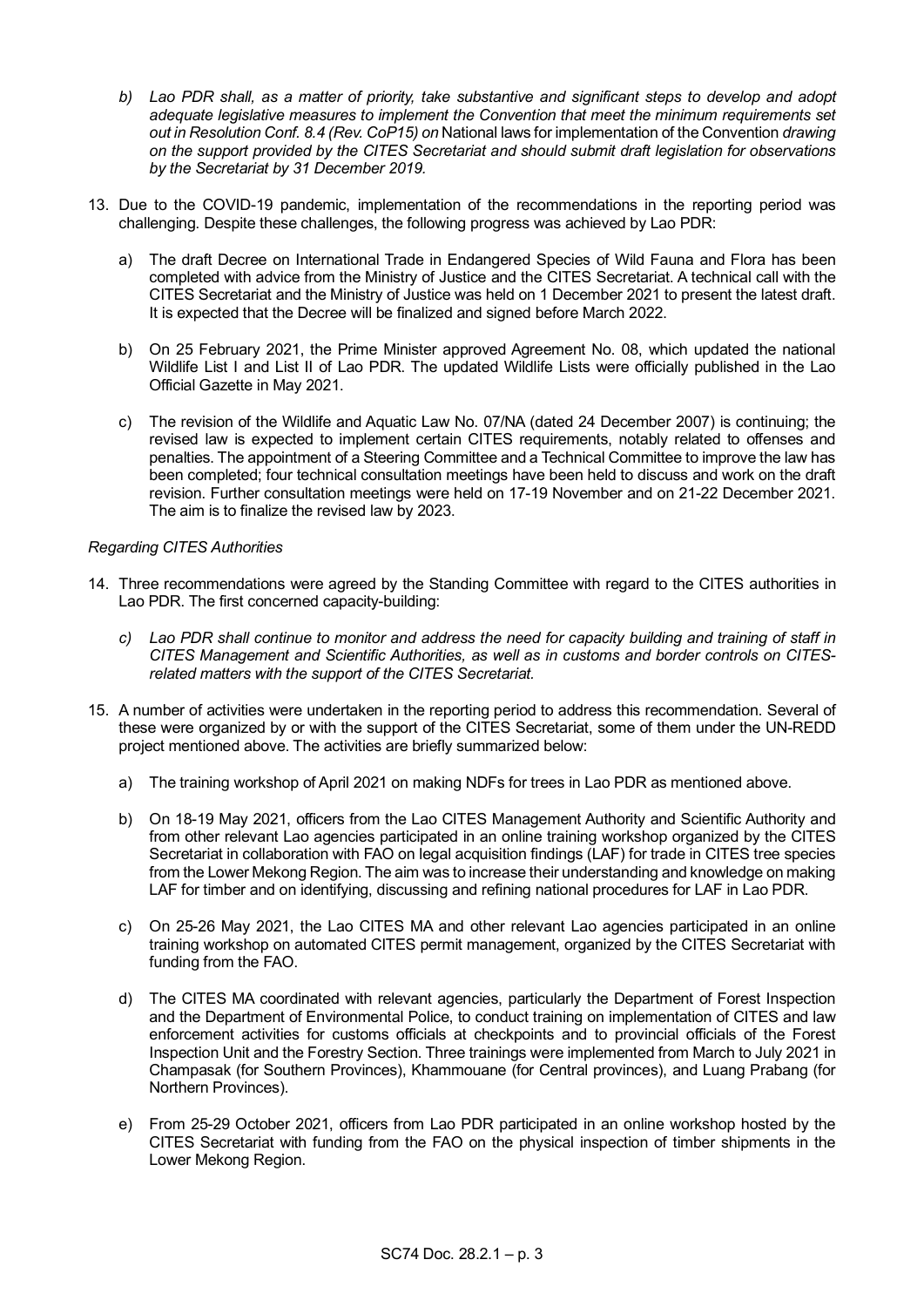- 16. As mentioned above, the Government decided in early 2021 to dismantle the Ministry of Science and Technology which was previously designated as the CITES Scientific Authority. The Government later decided to establish the CITES Scientific Authority under the Ministry of Education and Sports.
- 17. On 9 December 2021, the Ministry of Education and Sports approved the nomination of three officers from the Faculty of Forestry of the National University of Laos (NUOL) as coordinators for the LAO CITES Scientific Authority. Lao reported that the CITES Scientific Authority will continue to build the capacity of its officers in ivory and products testing to support officers in the enforcement of laws and CITES obligations.
- 18. Depending on available resources, the CITES Management Authority plans to continue activities in disseminating CITES relevant laws and regulations and implementation of CITES with relevant agencies.

# *Lao PDR shall*

- *d) every six months submit to the Secretariat copies of export permits and other CITES permits and certificates issued by the Management Authority; and*
- *e) submit the required annual trade report according to the fixed format and deadlines and submit information with regard to the level of the government-held stockpiles of ivory and of rhinoceros horn in accordance with the recommendations of the Conference of the Parties.*
- 19. Lao PDR has provided copies to the CITES Secretariat of export permits issued by the Management Authority during the period. A total of 39 permits have been issued in 2021 authorizing export of different specimens of agarwood, including oil, chips, logs and dust. No permits authorizing trade in specimens of animal species have been issued in 2021. The annual trade report has been submitted to the Secretariat as well. Data for the illegal trade report is still being collected from relevant law enforcement agencies but information on seizures made in the period is included in paragraphs 24-26 below.

#### *Regarding law enforcement*

- 20. In light of the illegal trade in a number of different species involving Lao PDR, the Standing Committee has placed significant emphasis on law enforcement and adopted six different recommendations in this regard:
	- *f) Lao PDR shall continue to effectively implement PM Order No. 0512018 and the revised Penal Code and disseminate these instruments widely among all relevant law enforcement and criminal justice agencies.*
- 21. Lao PDR has continued dissemination of relevant government orders and laws among relevant law enforcement and criminal justice agencies, with support of development partners, as indicated below.
	- a) See training activities mentioned in paragraph 15 d) above.
	- b) From 8-10 July 2020, the Department of Combating Natural Resources and Environmental Crime (DCNEC) organized the training on "Online Research and Information Management on Wildlife Crime" in Vang Vieng with a total of 17 participants from DCNEC, Provincial Environmental Police Divisions (PEPDs), and the Cybercrime Unit, with the objective to improve capacity in online research and information management to assist in investigations and enforcement.
	- c) On 14 December 2020, DCNEC in cooperation with the Wildlife Conservation Society (WCS) conducted a Consultation Meeting on Prosecuting Transnational Wildlife Crime in Laos in Savannakhet Province with a total of 28 participants from Environmental Police, the Office of the Public Prosecutor, and judiciary both at national and provincial level. The objective of the meeting was to discuss, research and impose methods in solving problems and challenges occurring during transnational wildlife crime prosecution process; delivery of case documents to the prosecutor and presenting evidence in court (using of evidence to prove the case), and enhanced coordination between police and prosecutor. From 15-18 December 2020, DCNEC conducted the training on Online Investigation Techniques for Environmental Police Officers. The training was held in Savannakhet province with a total of 28 participants from the Provincial Environmental Police Divisions, DCNEC, LaoCERT (Lao Computer Emergency Response Team), the Office of the Public Prosecutor and WCS. The objective of the training was to build the capacity of Environmental Police Officers in managing their work during the COVID-19 pandemic, including online investigations of illegal wildlife trafficking and advanced techniques to access wildlife crime information on the Internet. On 22 December 2020, a consultation meeting with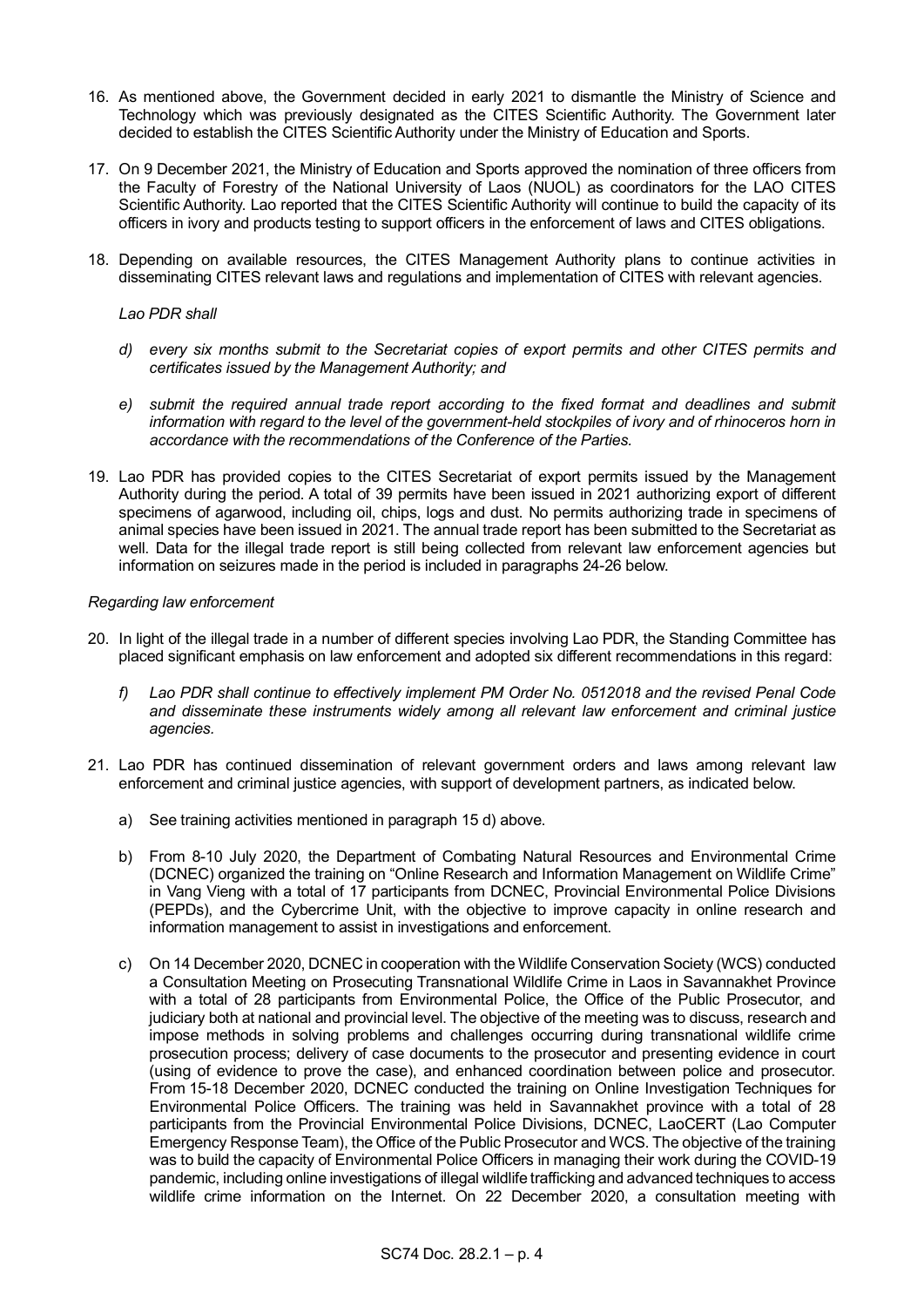environmental police, prosecutors and the judiciary was organized in Oudomxay province with a total of 28 participants. This was followed by the training on Online Investigation Techniques for Environmental Police Officers from 23-25 December 2020 in Oudomxay province with a total of 32 participants.

- d) Training courses on Wildlife Crime Scene Search and Documenting Evidence were organized with the support of the World Wildlife Fund (WWF) in Sekong Province from 21-23 October 2020, in Vientiane Capital from 26-28 October 2020 and in Luang Prabang Province from 23-25 November 2020.
- e) From 1 to 2 April 2021, 22 officers from Savannakhet Forest Inspection and Environmental Police Divisions participated in a refresher training on investigation techniques, laws and procedures, proper and safe handling and rescue of confiscated live wildlife, and hotline wildlife response and coordination in Savannakhet province.
- f) From 21-24 June 2021, DCNEC in cooperation with UNODC conducted the training course on Wildlife Crime Scene Search and Documenting Evidence in Vientiane Capital with a total of 28 participants from the CITES Scientific Authority, DCNEC, DoFI, customs, Office of the Public Prosecutor, judiciary, cybercrime unit, forensic unit, and UNODC.
- g) From 19-23 July 2021, DCNEC, in cooperation with the U.S. Department of Justice and WCS, conducted the Workshop on Cross-border Illegal Wildlife Trade Prevention in Lao PDR in Luang Prabang province, with a total of 50 participants from DCNEC, Provincial Environmental Police Divisions PEPDs, Office of the Public Prosecutor, UNODC, INTERPOL, Immigration Police, People's Police Academy, WCS and the US Embassy. The workshop aimed to improve knowledge about CITES regulations and protected species under CITES and Lao legislation; wildlife products identification techniques; enhanced law enforcement approaches and investigation techniques for DCNEC and PEPD officers; the situation of illegal wildlife trafficking during the COVID-19 pandemic; and cooperation and coordination between law enforcement officers and relevant agencies.
- h) The DCNEC, the Police National Central Bureau (NCB), DOFI and DOF participated in a high-level training on Combating Financial Crimes related to Environmental Crime via videoconference from 9-13 August 2021.
- i) Implementation of awareness campaigns regarding wildlife laws and regulations and on investigations was conducted by DOFI, with WWF support, for Forest Inspection officers in Bokeo Province in June 2020; Luang Prabang in October 2020; Bolikhamxay and Khammouane Provinces in January and February 2021; Xayabouly Province from January to February 2021; and Oudomxay, Xiengkhouang and Houaphan Provinces from August to September 2021.
- j) On 9-11 August 2021, the Office of the Supreme People's Prosecutor General Inspection Department and Training Institute organized a cooperation and consultation training workshop on wildlife crime in Xiengkhouang Province to build awareness and understanding among prosecutors on relevant international treaties, and wildlife crime case handling and prosecutions with a total of about 40 prosecutors, inspectors and police officers participating. The Office of the Supreme People's Prosecutor (OPP) is planning to develop prosecutor capacity across the country in relation to wildlife cases.
- k) On 20-24 December 2021, DoFI with technical support from WCS, organized three activities that aim to build better understanding of wildlife crime case challenges, interagency coordination, and online research and analysis capacity. The activities were attended by representatives from the Department of Forest Inspection, DCNEC, the Office of the Public Prosecutor, the People's Supreme Court, and from the provinces.
- *g) Lao PDR shall continue to effectively implement existing relevant plans, in particular its National Ivory Action Plan (NIAP), and report on progress in implementation according to the fixed formats and deadlines.*
- 22. The 2020 National Ivory Action Plan is being implemented. The progress report detailing updates of activities and achievements was submitted to the CITES Secretariat in December 2021 for the present meeting. In August 2021, a consultation workshop to report on progress in the implementation of the 2020 NIAP was organized by the Department of Forestry in Vientiane Province, with representatives from NIAPimplementing agencies participating.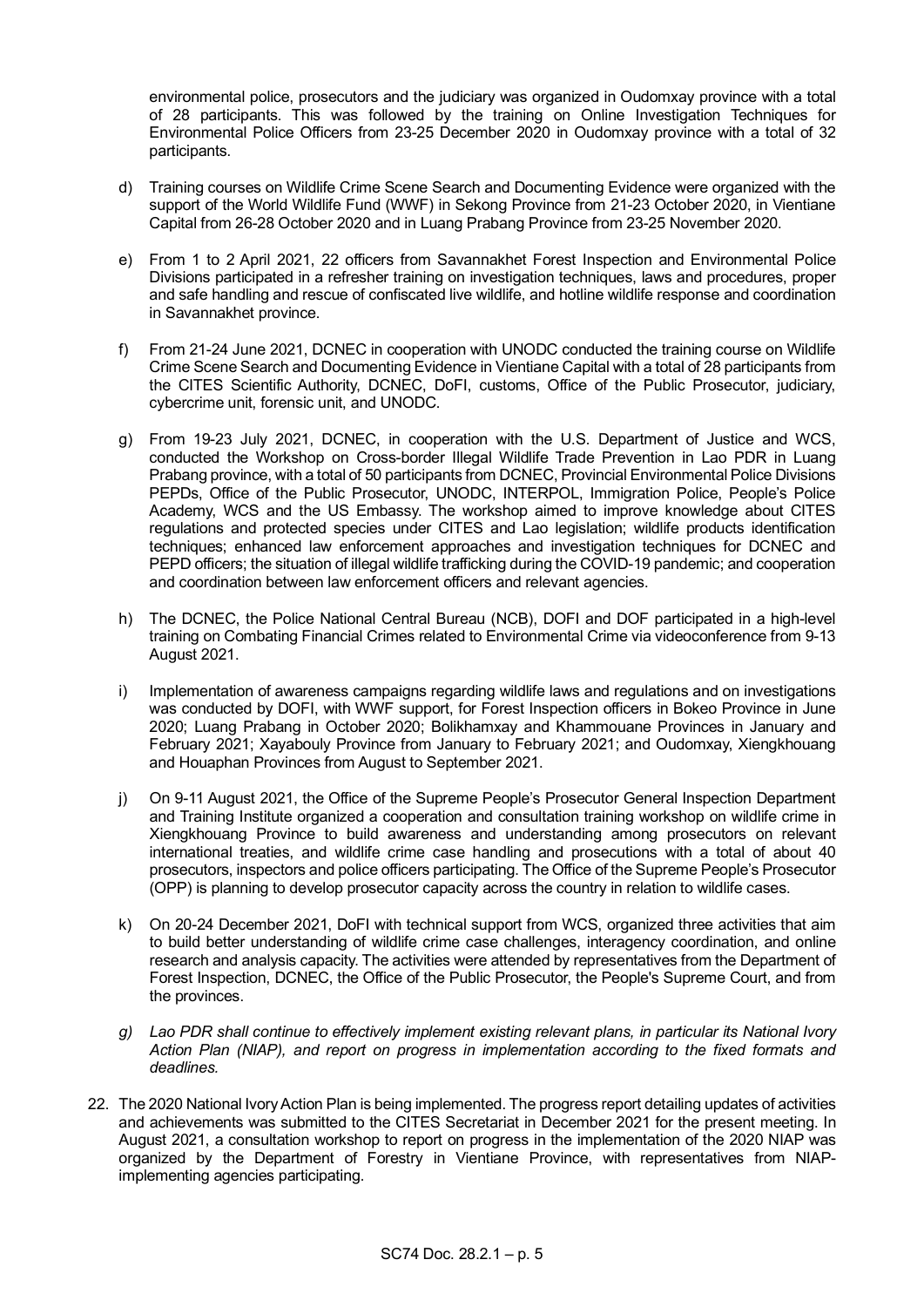- *h) Lao PDR shall continue to progress the implementation of its National Wildlife Crime Response Strategy Plan to tackle illegal trade in wildlife as adopted by Decision MAF No. 1559 (2018).*
- 23. Lao PDR has continued implementation of the National Wildlife Crime Response Strategy Plan [MAF Decision No. 1559 (2018)]. During the reporting period, multi-agency meetings and workshops were organized with the aim of improving the coordination of activities and cooperation among relevant agencies under the Lao Wildlife Enforcement Network (Lao-WEN). Specific updates are as follows:
	- a) Meetings of the Lao-WEN Coordinating Committee were organized by DoFI with the participation of relevant law enforcement agencies since 2020 to develop and improve the Strategic Action Plan and cooperation framework to improve institutional roles and responsibilities of Lao-WEN agencies. On 10 September 2021, the Lao-WEN Standard and Operating Procedure (SOP) was approved by the Ministry of Agriculture and Forestry under Decision No. 1223/MAF. The SOP provides guidance on cooperation between Lao-WEN agencies in relation to wildlife and forest crimes.
	- b) The mandate of the Department of Customs on wildlife related enforcement has been improved under the following legal instruments:
		- i) the Ministry of Finance Regulation No. 2059/MOF, dated 29 April 2021 on Organization and Activities of the Department of Customs;
		- ii) the Law on Customs No: 81/NA, dated 29 June 2020, and adopted and promulgated on 1 January 2021, and
		- iii) Ministry of Finance Instruction No. 3269/MOF, dated 26 July 2021 on the Implementation of the Customs Law No. 81/NA.

In this context, the Department of Customs organized a consultation meeting on the approval of the customs strategy and guidelines on 28-29 January 2021 in Vang Vieng with 20 officers participating.

- c) In 2020, the mandate of DCNEC was amended, to provide clearer roles and responsibilities for the environmental police in the area of crimes and offenses related to natural resources and environment, corresponding to Chapter 9 of the Lao Penal Code as amended in 2017. On 19 March 2021, the General Police under Agreement No. 0081 established the Lao-WEN Coordinating Committee under DCNEC to coordinate with Lao-WEN agencies.
- d) The Office of Supreme People's Prosecutors issued Decision No. 518 on 15 October 2021 on the appointment of the Deputy Director General and the Deputy Head of Division to be focal points for the Lao PDR CITES Committee and Secretariat responsible for CITES implementation and NIAP.
- e) In promoting improved coordination and cooperation at provincial levels, seven provincial inter-agency meetings and workshops were conducted across the country during the reporting period.
- *i) Lao PDR shall investigate and prosecute mid- to high-profile cases involving organized or transboundary illegal trade activities, such as those identified by various international partners; and provide to the Secretariat the results (arrests and prosecutions) of any investigations conducted by competent national authorities to determine the origin of specimens in illegal trade, the identities of individuals involved in smuggling, and the results of any legal proceedings against alleged perpetrators for the period February- December 2019 in the illegal trade report format.*
- 24. With regard to specific inspections and investigations of trafficking and illegal trade in wildlife (CITES and non-CITES) in Lao PDR, the CITES Management Authority of Lao PDR reported the following on behalf of all relevant enforcement agencies:
	- a) For 2020, DoFI reported a total of 494 kg of wildlife seized from 17 provinces and Vientiane: 63 kg of wildlife carcasses and parts under the Lao Prohibited List I (including *inter alia* Golden cat, Douc Langur, Pangolin, Greater Coucal); 336 kg of wildlife carcasses and parts under the Lao Management List II (including *inter alia* Clouded Monitor, Turtle, Hog badger, Civet; and 95 kg of wildlife carcasses and parts under Lao General List Ill. For 2021, DoFI reported a total of 11 cases of illegal trade with a total 75 kg of illegal wildlife seized across the country.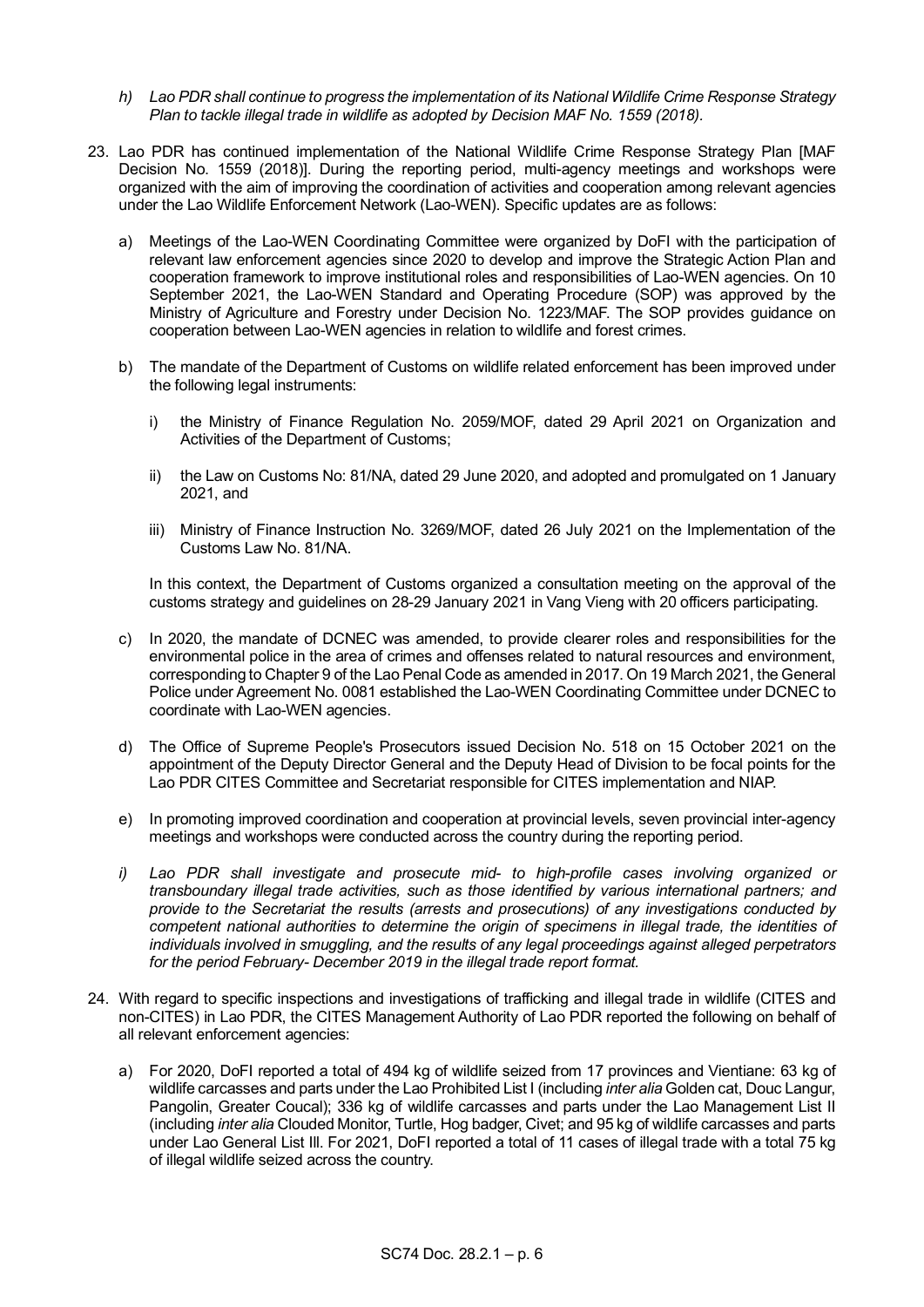- b) DNEC reported the following enforcement-related activities: In July 2020, the seizure of 30 kg of tiger bones, Chinese goral bones, turtle bones and deer horns from a Vietnamese national living in Vientiane. The case is still pending investigation. On 21 April 2021, the PEPD in cooperation with the Provincial Forest Inspection (PoFI) of Savannakhet province conducted an operation against a suspect in the Champhone district, Savannakhet province, which resulted in the arrest of one male suspect and confiscations of various pieces of ivory (total weight: over 2 kilos) and 1 deer horn. On 30 July 2021, DCNEC conducted an investigation of online trading through Facebook, and set up a sting operation against the suspects in Vientiane Capital. A total of 4 kg of suspected rhino horns were confiscated, with three suspects arrested. The case is under investigation with the exhibits handed to the DOFI for forensic examination. DNEC has also inspected three tiger farms in Bolikhamsai province in 2020, one of these had been converted into a zoo with public access but two others had not.
- c) The Environmental Police Division (PEPD) of Oudomxay province intercepted a suspected truck which was later identified as a truck of a logistic company and arrested a man with confiscated prohibited wildlife species (Gaur, CITES Appendix I) parts. The case was handed over by PEPD to PoFI and is currently pending investigation.
- 25. Lao PDR also reported the details of nine cases that are ongoing with the prosecutors. They involve nationals of China, Lao PDR and Viet Nam. Confiscated items include ivory, pangolin, tiger, bear, deer, dhole etc.
- 26. Five cases have been completed by the Courts in 2020-2021. In four of these, the Courts have handed down sentences ranging from fines of LAK 4 million up to 2 years and six months imprisonment, as well as confiscation of the illegally traded items. One case was dismissed by the court due to lack of evidence. Lao PDR has requested that the details of the investigations be kept confidential.
	- *j) Lao PDR shall continue to work with the law enforcement agencies from China, Malaysia, Singapore, Thailand and Viet Nam, including the context of the Working Group on CITES and Wildlife Enforcement of the Association of Southeast Asian Nations and other relevant networks to facilitate the exchange of information and best practices with the objective of improving the mechanisms for justice and police cooperation on the issues of trade and transiting of illegal acquired wildlife and illegal wildlife 'tourism'.*
- 27. Lao PDR has continued to work with the law enforcement agencies from China, Malaysia, Singapore, Thailand and Viet Nam as recommended by the Standing Committee. During the period, the following activities have been undertaken:
	- a) The Department of Customs participated in meetings of the Association of Southeast Asian Nations (ASEAN) on law enforcement every six months for consultation and information exchange. It also coordinated with and participated in meetings with neighbouring countries under bilateral, trilateral and multilateral cooperation frameworks. It attended seminars and consultation meetings on a regular basis.
	- b) DCNEC and DOFI attended the 3rd Senior Officials meeting of the Working Group on Illicit Wildlife and Timber Trafficking, held on 15 June 2021 via videoconference.
	- c) The INTERPOL National Central Bureau (NCB) participated in the annual meeting on countering wildlife crime in the Asian region held in Singapore, 23-27 March 2020; the INTERPOL consultation meeting via videoconference on wildlife crime on 13 July 2020; the annual meeting, via videoconference, on wildlife in Asia (Operation Thunder 2020) on 14 September 2020; and the meeting on investigation and analysis of wildlife market in the Golden Triangle area on 20 July 2021.
	- d) The Lao WEN team attended the ASEANAPOL online dialogue on wildlife crime from 8 to 10 June 2021, which was hosted by the ASEANAPOL Secretariat. The dialogue focused on the issues of wildlife crime and on understanding the enforcement structure to combat the crimes in ASEAN Member States. Lao PDR reported that with the current situation of the COVID-19 pandemic, the Dialogue served as a platform for the ASEAN Member States to share their experiences and best practices to overcome new trends of crime.
	- e) The Lao WEN attended the 16th ASEAN Working Group on CITES and Wildlife Enforcement and the 2nd ASEAN Technical Meeting on Development of the ASEAN Handbook on Legal Cooperation to Combat Illegal Wildlife Trade from 26 to 27 May 2021 via videoconferencing hosted by Myanmar and the INTERPOL Regional Investigative and Analytical Case Meeting (RIACM) Conference on Rhino Trafficking (Operation Golden Strike) on 23 August 2021.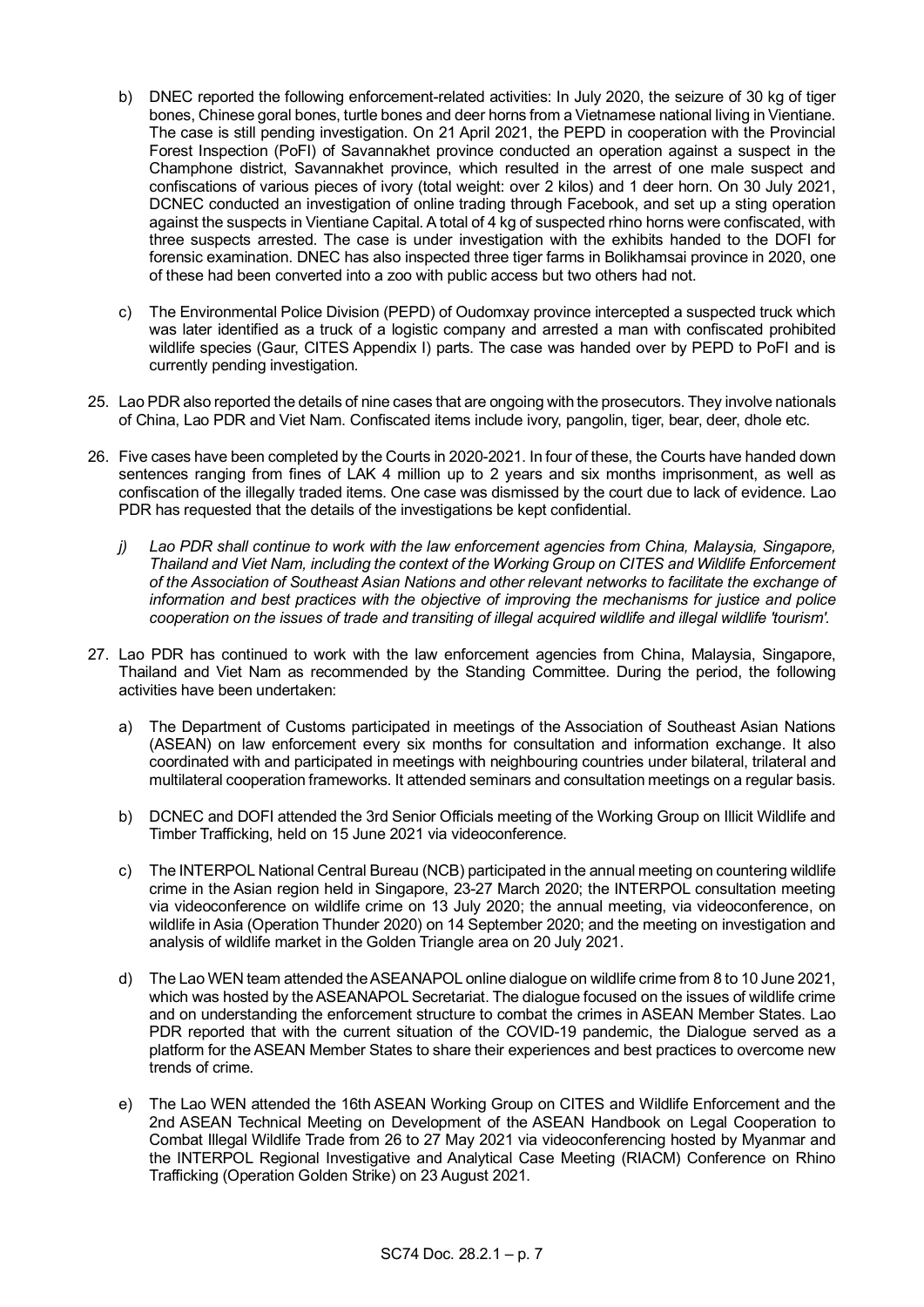- f) The first Memorandum of Understanding (MoU) on Cooperation between the Environmental Police, Ministry of Public Security of Laos and Viet Nam on Transnational Wildlife Crime Prevention was endorsed at the "Meeting on Cooperation on Transnational Wildlife Crime Prevention" which took place in July 2019, at Da Nang City, Viet Nam.
- g) Lao PDR further reported that its Department of Forestry is coordinating with the CITES MA of Malaysia (Department of Wildlife and National Parks) as regards laboratory support and assistance in the testing and analysis of collected tiger biopsies in facilities in Lao PDR but that the actual testing has been delayed due to the pandemic.
- h) The Lao CITES MA and DoFI are currently following up with the Chinese government regarding the status of live Asian elephants exported by Lao PDR and imported by China and in investigating the discrepancies in the number of exported and imported specimens reported by China and Lao PDR. The number of live Asian elephants imported by China from Lao PDR in the period 2011-2018 is 87. However, Lao PDR has only reported the export of 35 elephants to the CITES trade database and investigations are ongoing on this discrepancy.
- i) The Department of Customs has exchanged information on a testing basis through the Customs Law Enforcement Channels of ASEAN and the World Customs Organization (WCO).
- *k) Lao PDR shall implement the ICCWC indicator framework for wildlife and forest crime with the assistance of ICCWC partners and monitor progress on those indicators.*
- 28. The recommendations from the ICCWC toolkit were approved by the Ministry of Agriculture and Forestry under Decision No: 0752/MAF on 6 November 2020. The Department of Forestry has been in communication with UNODC regarding a mechanism to finance the implementation of the toolkit recommendations by the relevant government agencies identified in the toolkit.

# *Regarding monitoring of wildlife farms and related trade;*

- *I) Lao PDR shall disseminate and effectively implement Ministerial Decision No. 0188/MAF, dated 8 February 2019 on the* Establishment and Management of zoos, wildlife farms, centres for rehabilitation and breeding of wildlife and wild flora farms.
- 29. Lao PDR has continued to disseminate the Ministerial Decision relating to the establishment and management of zoos, wildlife farms, centres for rehabilitation and breeding of wildlife and wild flora farms, in workshop and meetings with concerned government departments.
- 30. The Wildlife and Aquatic Law No. 07/NA is undergoing revision and will include a review of the Ministerial Decision No. 0188/MAF (February 2019) on *Establishment and Management of zoos, wildlife farms, centres for rehabilitation and breeding of wildlife and wild flora farms* and relevant CITES requirements.
	- *m) Lao PDR shall finalize the full audit of the tigers kept in captivity, combined with a marking scheme and genetic analysis of the animals to establish their origin in collaboration with relevant international*  organizations to comply with paragraph 1 g) of Resolution Conf. 12.5 (Rev. CoP17) on Conservation of and trade in tigers and other Appendix-I Asian big cat species *and Decision 14.69.*
- 31. The Department of Forestry is coordinating with the CITES MA of Malaysia (Department of Wildlife and National Parks) regarding laboratory support and assistance in the testing and analysis of collected tiger biopsies in facilities in Lao PDR. Both parties are currently following up and processing CITES import and export permits to facilitate the export-import of 263 tiger tissue samples, 42 tiger DNA samples, and seven tiger whisker samples, collected during the audit of the tiger facilities. The ongoing international travel lockdown in Lao PDR due to the pandemic has delayed the delivery of the samples from Lao PDR to Malaysia.
	- *n) Lao PDR shall establish an appropriate advisory committee with involvement of the CITES Secretariat and other relevant organizations and partners to provide advice on the transformation of commercial tiger farms.*
- 32. Lao PDR has not yet established an advisory committee; discussions and recommendations on the committee are still on-going.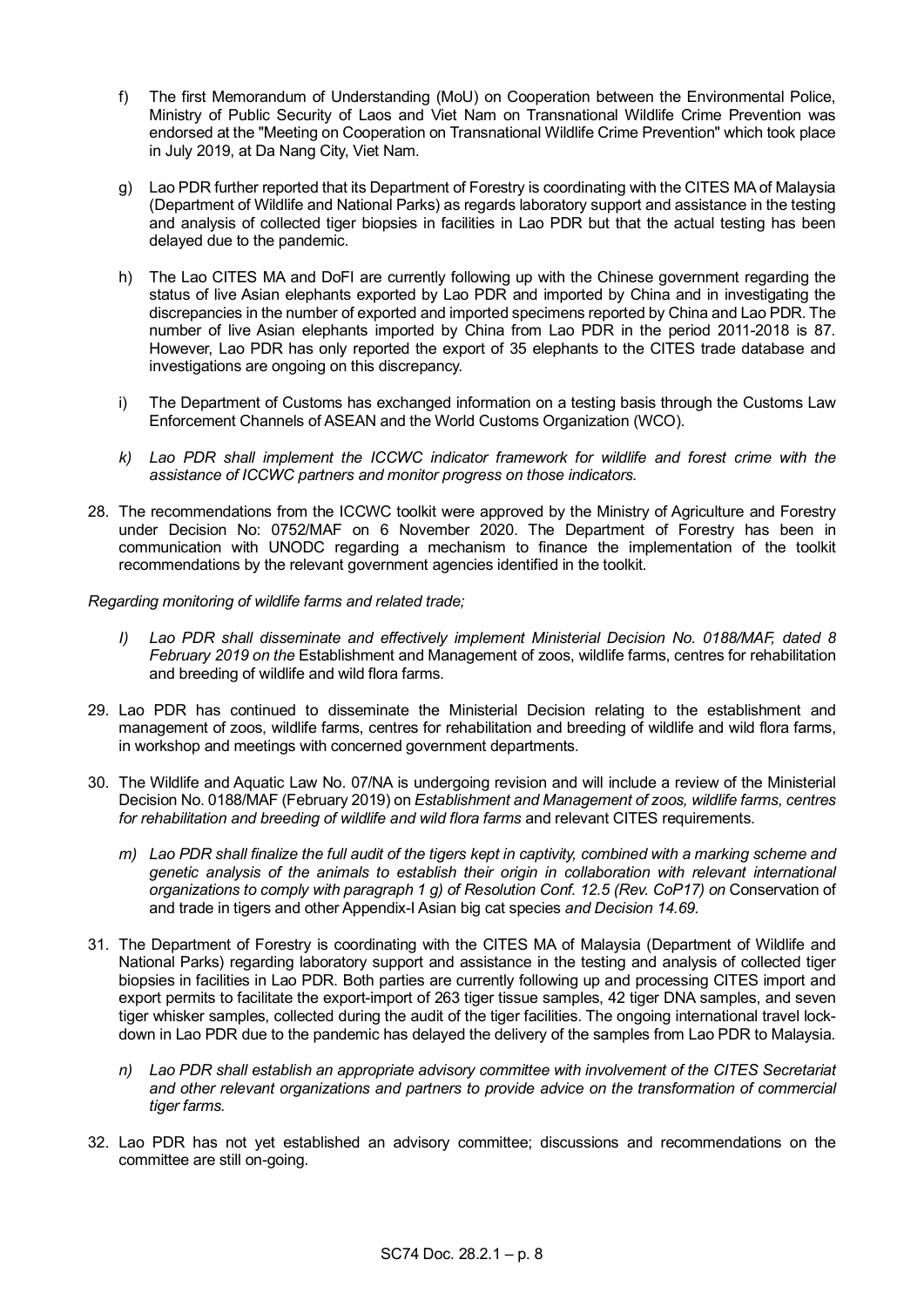#### *Regarding awareness raising*

- *o) Lao PDR should continue to implement outreach campaigns targeted to raise awareness among nationals, traders, visitors and consumers from neighbouring countries about the laws and regulations of the State for the protection of fauna and flora.*
- 33. From 2019-2021, the Department of Forestry coordinated with relevant agencies and localities to conduct a campaign to encourage, advertise and give advice on the methods of protection of wild elephants with a view to reducing the conflict between humans and wild elephants in Borikhamxay, Khammouane, Savannakhet, Attapeu, Vientiane, Oudomxay and Xayabury provinces.
- 34. On 7 July 2021, the Division of Wildlife Management conducted the awareness campaign for Attapue Province with the participation of relevant agencies of the provincial government totalling 23 officers. On 28 August 2021, the Division of Wildlife Management conducted the awareness campaign on biodiversity and protection from wild elephant for officers of Nam Xam National Protected Area and people from six villages: Khor Village, Thin Village, Phansavanh Village, Phiengthin Village, Phiengdang Village and Phienghome Village. A total of 145 persons attended. From 8 to 14 July 2021, a training was organized on how to protect communities from wild elephant conflicts and on techniques on how to chase them back to the wild for villagers of two villages from Xaysetha and Xansay District, Attapue Province, with 92 participants.
- 35. The Department of Customs produced a video on Combating and Prevention of Wildlife and Timber Trafficking and has conducted its dissemination via online media by the Ministry of Finance through their website, Facebook pages, YouTube and television programmes.
- 36. From 6 to 7 August 2020, the Department of Forest Inspection and WCS collaborated with the Lao Journalists' Association, engaging with the Ministry of Information, Culture and Tourism, in organizing a workshop for Lao journalists on wildlife crime prevention in Vientiane Times, as part of celebrating Lao Wildlife Day and Mass Media Day and to facilitate better awareness among Lao journalists on their roles in supporting wildlife crime prevention efforts. This was followed by a field workshop from 18 to 24 January 2021 by the Lao Journalists' Association and the Department of Forest Inspection at the Nam Et-Phou Loeuy National Park on wildlife crime prevention efforts.
- 37. Outreach activities were implemented by DOFI with the support of WWF in Khammouane, Oudomxay, Phongsaly, Xiengkhouang, Houaphan and Luang Prabang. In December 2020, WWF and TRAFFIC organized a Specialized Workshop for Chinese Investors and Tour Guides in Lao PDR on Green Investment and Responsible Tourism to Refuse Illegal Wildlife products in Luang Prabang.
- 38. In July-August 2021, the Department of Forestry and DoFI set up billboards to increase awareness and actions to report illegal wildlife trade through the hotline 1601. This was made possible by the Lao Conservation Trust for Wildlife (LCTW) under the EU Partners Against Crime project with WCS.
- 39. The Departments of Forestry and Forest Inspection are coordinating with organizations in Lao PDR such as the GIZ-ProFEB, WWF, WCS, and LCTW on developing an illegal wildlife trade campaign since 2020. This includes the finalization of public service videos on illegal wildlife trade by the Department of Forest Inspection.
- 40. The Faculty of Environmental Science of the National University of Laos is also collaborating with the Department of Forestry on awareness and outreach activities in southern provinces of Lao PDR.

# Observations and conclusions by the Secretariat

- 41. The Secretariat considers that the progress report submitted by Lao PDR demonstrates continued commitment by Lao PDR to work towards full compliance with the Convention and to address the recommendations by the Standing Committee.
- 42. Enacting and issuing the Decree on International Trade in Endangered Species of Wild Fauna and Flora is a crucial step towards full compliance. The Decree is set to be adopted by the Government in March 2022 and is expected to provide a good legal basis for regulating trade in specimens of the CITES-listed species. Once adopted and submitted to the Secretariat in its final version (and in English), the Secretariat will analyze the Decree in the context of other relevant national legislation, such as the Penal Code. The revised Wildlife and Aquatic Law (WAL) is also considered to be relevant for the full implementation of the Convention in the country. The issuance of the revised and updated national lists of protected wildlife in Lao PDR is also a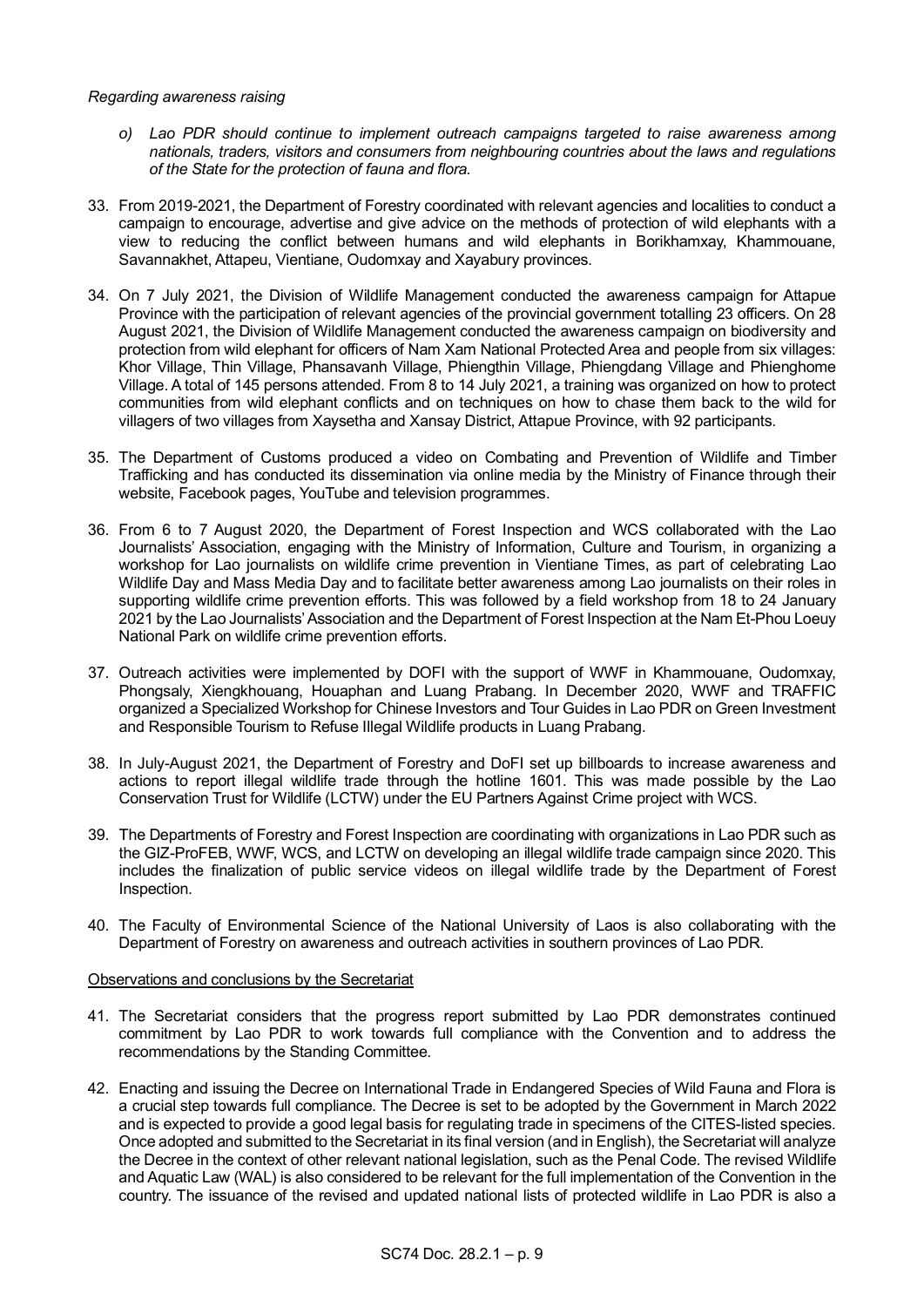reflection of the engagement and commitment of Lao PDR towards conservation of threatened and endangered species.

- 43. With regard to the organization and structure of the national CITES Authorities, there has been a setback with respect to the change in the CITES Scientific Authority from one ministry to another in 2021. The newly designated focal points for the CITES Scientific Authority are likely to need support and capacity-building going forward.
- 44. Copies of all permits issued in 2020-2021 have been submitted to the Secretariat. The Secretariat notes that all permits in 2021 involved artificially propagated specimens of only one species (*Aquilaria)*. The annual reports for 2020 and 2021 have been submitted, while the annual illegal trade report for 2020 is still pending the collection of all data from the various enforcement agencies.
- 45. On enforcement-related matters, action has been taken in the reporting period as noted above, despite the challenges due to the pandemic. The number of court cases concluded (five) is limited, but more than in previous years. Efforts seem to be underway to ensure collaboration and coordination among the various enforcement agencies, which include both DoFI and DNEC as well as their regional and local branches. This is an important effort that must be continued as conflicting and overlapping mandates may otherwise hamper the effective and efficient action against illegal trade. The Secretariat notes with some concern that limited follow-up on the ICCWC indicator framework for wildlife and forest crime and implementation of the ICCWC Toolkit Recommendations has been reported by Lao PDR since those activities were completed in 2019.
- 46. As mentioned above and described in more detail in document SC74 Doc. 28.1 on compliance matters, the Secretariat has been communicating with the CITES MA of Lao PDR and China regarding the trade of live Asian elephants from Lao PDR to China with source code C over the period 2010-2018. The Secretariat has not received copies of the CITES documents issued to authorize such trade and does not have any evidence as to the captive-bred origin of the elephants. Lao PDR needs to demonstrate that live Asian elephants to be traded with source code C comply with the definition set out in Resolution Conf. 10.16 (Rev.) on **[Specimens of animal species bred in captivity.](https://cites.org/sites/default/files/document/E-Res-10-16-R11_0.pdf)** Lao PDR also needs to implement Decision 18.226, in particular by developing strategies to manage captive Asian elephant populations, by ensuring that trade is conducted in compliance with Article III for Asian elephants of wild origin and by strengthening its system for registration and marking of Asian elephants held in captivity in Lao PDR. With funding from the United States of America, the Secretariat has offered support to Lao PDR to strengthen the system for registration and marking of elephants in captivity as mandated by Decision 18.227. Lao PDR (DoFI) has responded positively to this offer and activities are being planned.
- 47. The lack of progress on the monitoring and management of wildlife farms, in particular tiger farms, is also a concern. As progress is being made on most of the other recommendations of the Standing Committee, the authorities of Lao PDR now need to prioritize the effective implementation of the recommendations related to tiger farms and of [Decision 14.69.](https://cites.org/eng/dec/index.php/42069) As mentioned in the previous report, the policy of the Government is that there should be no commercial breeding of tigers in Lao PDR. However, this policy has not yet been translated into action. The establishment of the national advisory mechanism/committee could provide guidance with respect to the process for conversion of existing tiger farms; regional collaboration on the matter may also be considered. With funding from the United Kingdom of Great Britain and Northern Ireland, the Secretariat is hoping to be able to undertake over the course of 2022 at least some of the missions to Parties where there are facilities which may be of concern as mandated by Decision 18.108, subject to the travel restrictions related to the pandemic.
- 48. In conclusion, the Secretariat would like to commend Lao PDR and partners for the number of activities carried out over the last 18 months as reported by Lao PDR. The commitment and continued efforts of Lao PDR must be maintained in order to effectively address illegal trade in wildlife which is still widespread in the country. The Secretariat would like to invite Lao PDR to provide further information on the impacts and results of the activities undertaken in future progress reports on implementation of the Article XIII recommendations.

#### Recommendations

49. In light of the above, the Secretariat recommends that the Standing Committee maintains and updates the recommendations adopted at SC71 as follows:

*Regarding management of exports of* Dalbergia *spp.*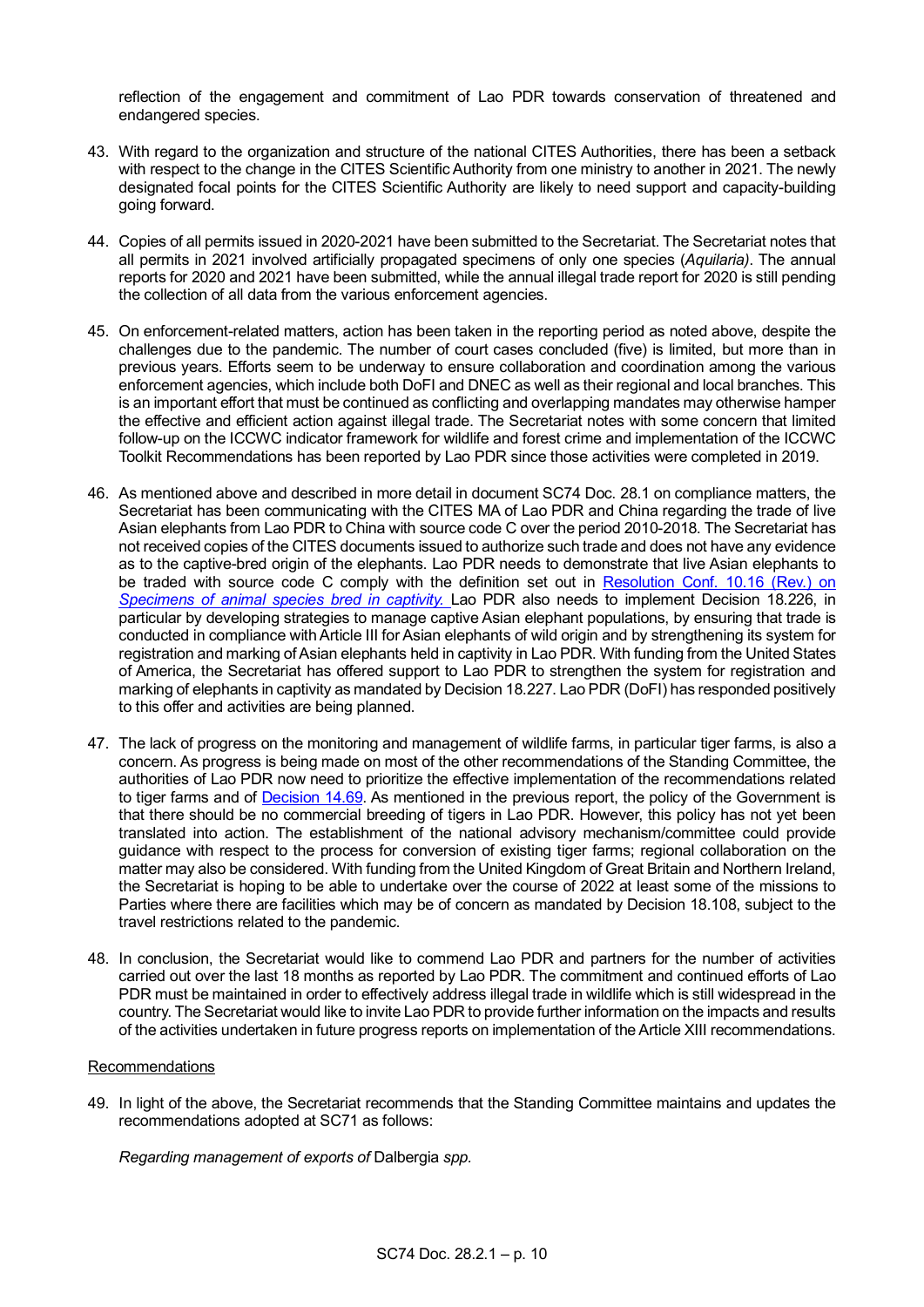a) Parties shall continue to suspend commercial trade in specimens of the genus *Dalbergia* spp., including finished products, such as carvings and furniture from Lao PDR, until Lao PDR makes scientifically based non-detriment findings for trade in the relevant species, including D*. cochinchinensis* and *D. oliveri*, to the satisfaction of the Secretariat.

# *Regarding national legislation for the implementation of CITES*

Lao PDR shall:

- b) enact and effectively implement the CITES Decree and ensure that it is widely disseminated among all relevant authorities and stakeholders.
- c) finalize the ongoing revision of the Wildlife and Aquatic Law to ensure that the gaps in the CITES Decree are fully addressed.

# *Regarding CITES Authorities*

d) Lao PDR shall continue to address the need for strengthening capacity and training of staff of the CITES authorities, in particular the CITES Scientific Authority, and ensure smooth collaboration between all relevant CITES authorities, with the support of the CITES Secretariat;

#### *Regarding law enforcement*

# Lao PDR shall:

- e) continue to progress the implementation of its National Wildlife Crime Response Strategy Plan to tackle illegal trade in wildlife as adopted by Decision MAF No. 1559 (2018);
- f) continue to investigate and prosecute cases involving organized or transboundary illegal trade activities, such as those identified by various international partners; and provide to the Secretariat the results of any investigations conducted by competent national authorities, including on arrests, and the results of any legal proceedings against alleged perpetrators, in the illegal trade report format;
- g) continue to work with the law enforcement agencies from China, Malaysia, Singapore, Thailand and Viet Nam, including the context of the Working Group on CITES and Wildlife Enforcement of the Association of Southeast Asian Nations and other relevant networks to facilitate the exchange of information and best practices with the objective of improving the mechanisms for justice and police cooperation on the issues of trade and transiting of illegal acquired wildlife and illegal wildlife tourism; and
- h) implement the recommendations of the Wildlife and Forest Crime Toolkit of the International Consortium on Combating Wildlife Crime (ICCWC) with the assistance of ICCWC and other partners and conduct a follow-up ICCWC indicator framework for wildlife and forest crime within 24 months to monitor performance over time and to identify any changes needed in the response.

#### *Regarding monitoring of wildlife farms and related trade*

# Lao PDR shall:

- i) disseminate and effectively implement Ministerial Decision No. 0188/MAF, dated 8 February 2019 on the *Establishment and Management of zoos, wildlife farms, centers for rehabilitation and breeding of wildlife and wild flora farms*;
- j) finalize the full audit of the tigers kept in captivity, combined with a marking scheme and genetic analysis of the animals to establish their origin in collaboration with relevant international organizations to comply with paragraph 1 h) of Resolution Conf. 12.5 (Rev. CoP18) on *Conservation of and trade in tigers and other Appendix-I Asian big cat species* and Decision 14.69, and taking into account the provisions of Decision 17.226; and
- k) establish an appropriate advisory committee or mechanism with involvement of the CITES Secretariat and other relevant organizations and partners to provide advice on the transformation of commercial tiger farms;